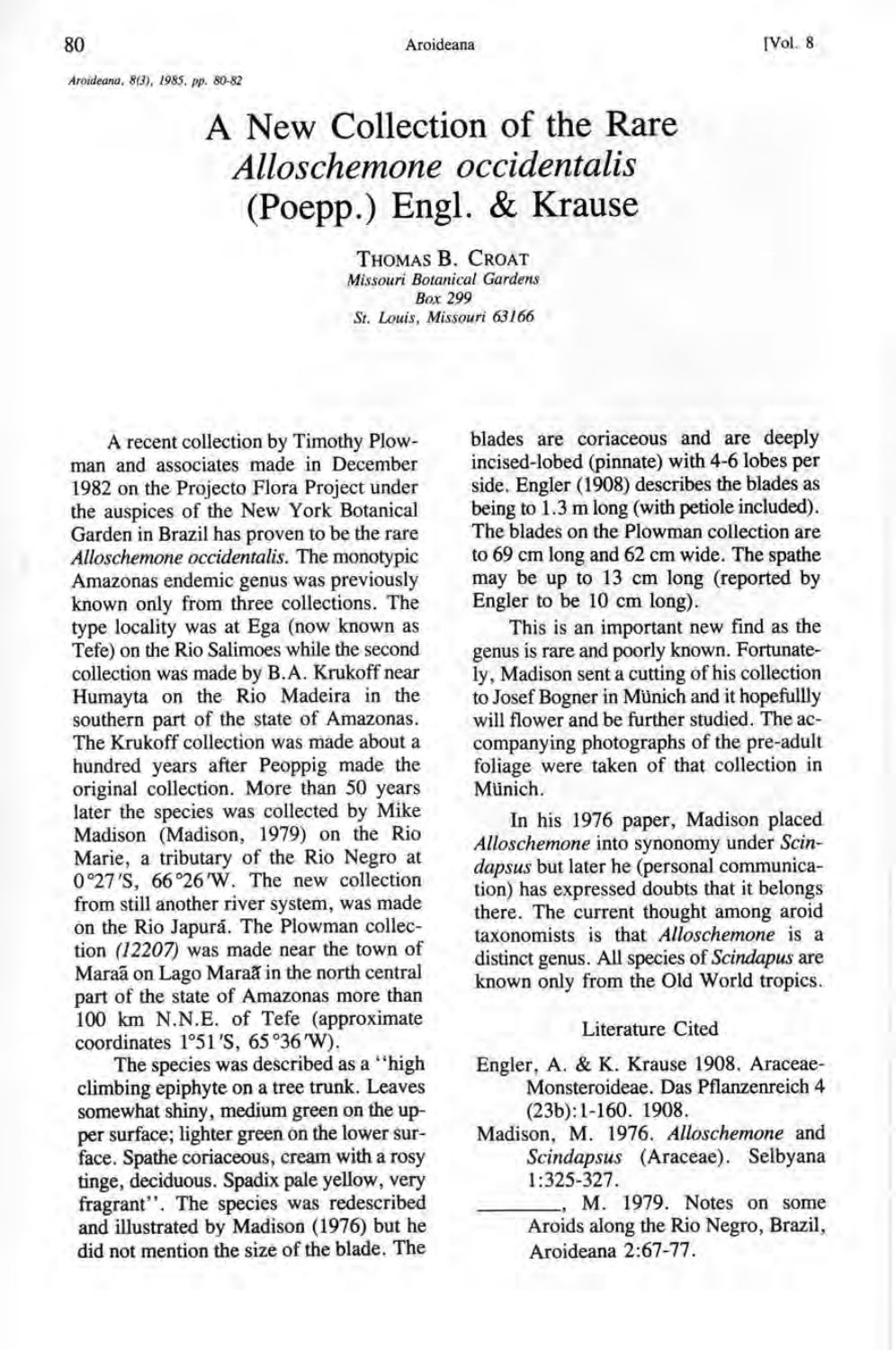

*Alloschemone occidentalis* (Poepp.) Engl. & Krause, Das Pflanzenr. Heft 37. IV 23B. 117. 1908.

Figs. 1 and 2: Juvenile leaf blades x Y3. Collected Brazil: Amazonas. Rio Marie by M. Madison (6310). Photo taken from Munich Botanical Garden. Photo by J. Bogner.